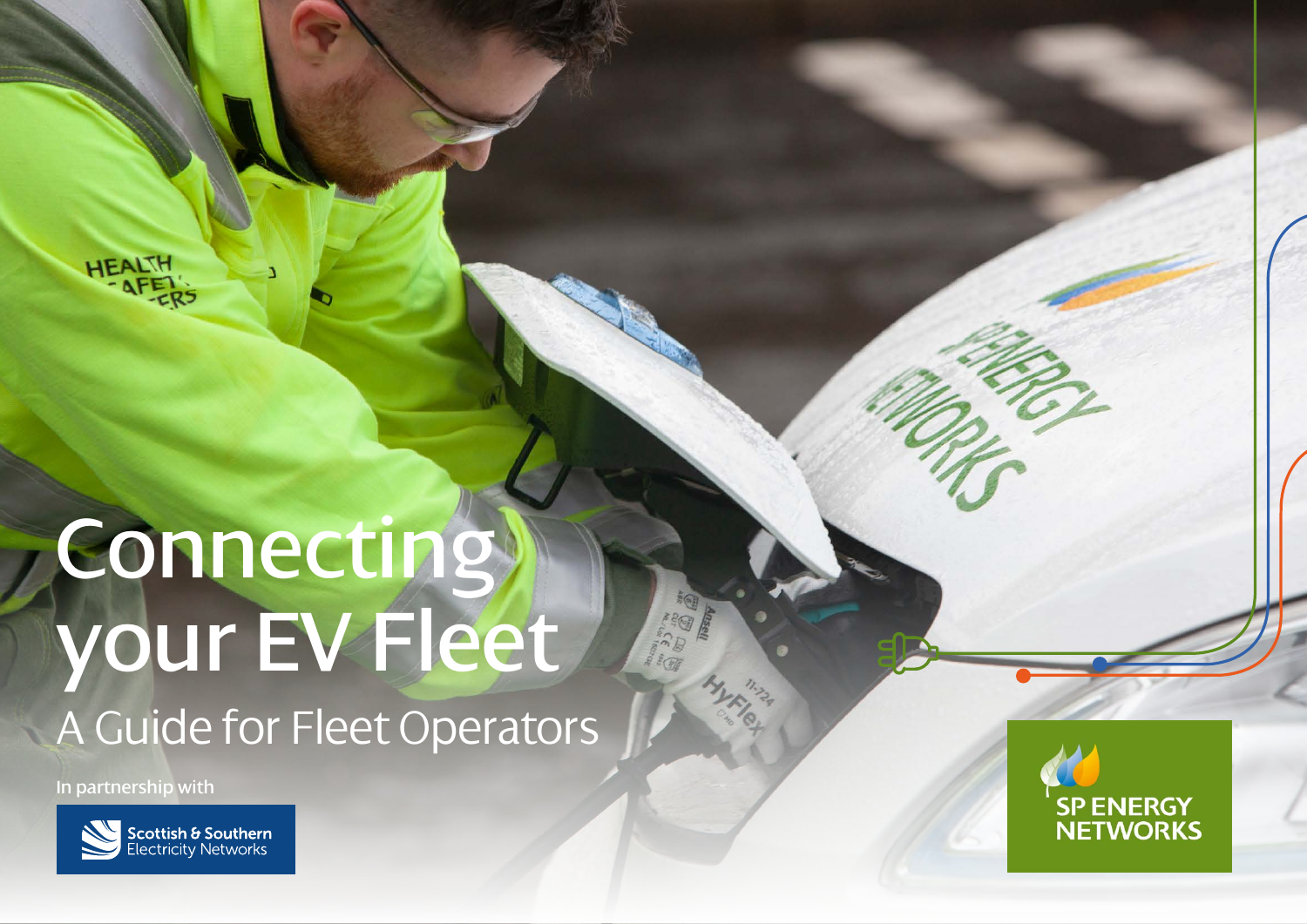# **CONTENTS**

### **01** INTRODUCTION<br>• Introduction

- 
- Getting in Touch

### **02** WHAT YOU CAN DO - ASSESSING YOUR SITE

tagecoach

**PENERGY** 

**ETWORKS** Ushittwen Group

 $5.019$ 

Stagecoach

**SPENERG** 

NETWOR

- Understanding your Demand Profile
- Optimising your Network Connection
- Calculating your Fleet Charging Requirements
- Do you have sufficient capacity?

### **03** HOW WE CAN HELP

- Pre application discussions
- Applying for a new or upgraded connection
- Designing your connection
- Delivering your connection

### **04** OPTIONS TO CONSIDER

- Load management
- Smart charging
- Timed profile connections
- Onsite/offsite generation and storage

### **05** CASE STUDIES

- Example 1 Small connection
- Example 2 Large non-firm/flexible connection
- Example 3 Large connection



SP ENERGY<br>NETWORKS

O  $\bullet$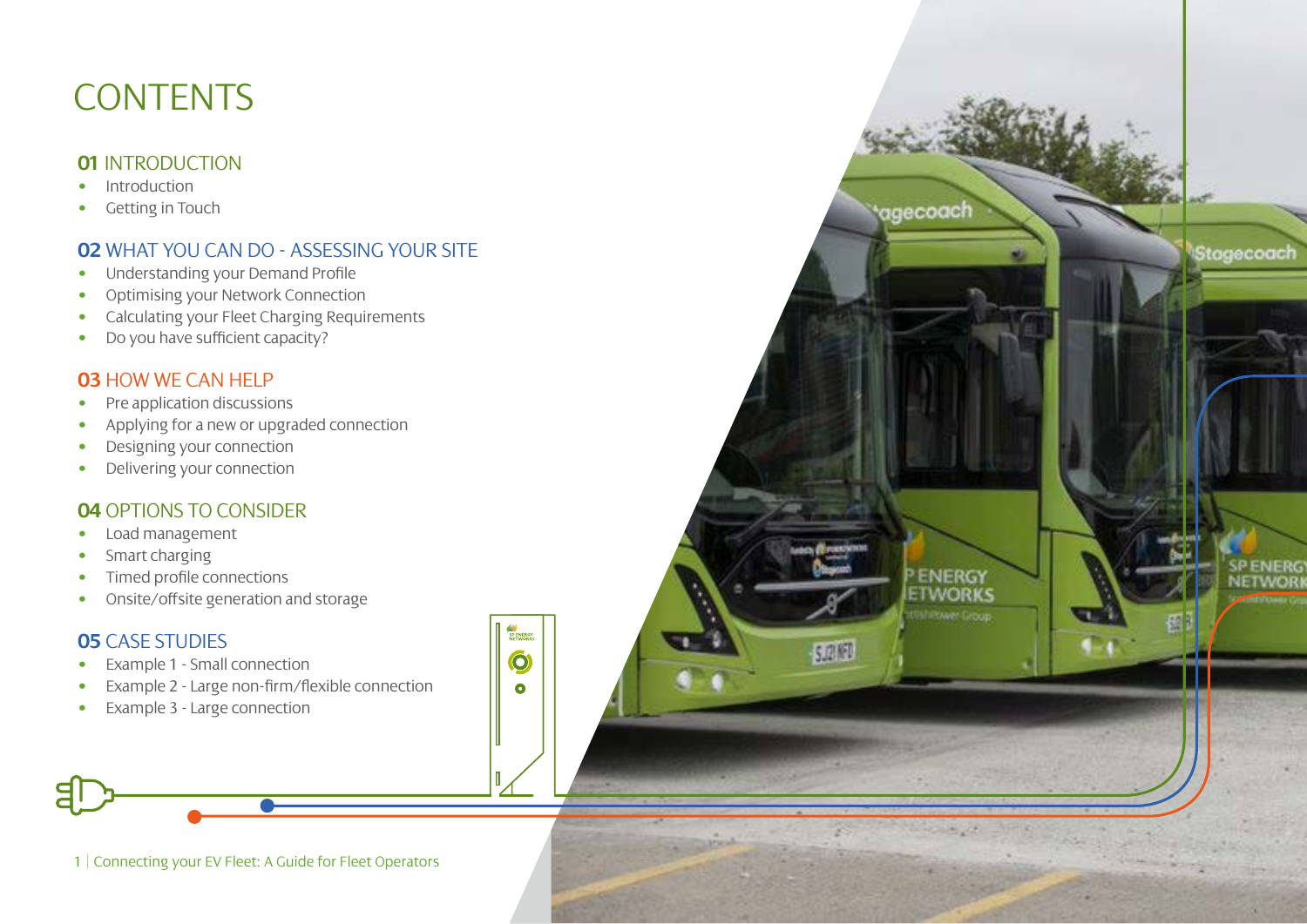# INTRODUCTION **0<sup>1</sup>**

As we are fast approaching the Government's target of Net Zero, we know that the decarbonisation of the transport sector will be a critical part of that journey, as it is a major contributor to the overall carbon footprint of the UK. SP Energy Networks and Scottish and Southern Electricity Networks, as the licensed Distribution Network Operators (DNOs) responsible for maintaining and improving Scotland's electricity distribution network, are at the heart of this step change.

Many are now making the switch to low or zero emissions vehicles for both personal and commercial use, and as the operators of critical national infrastructure, DNOs are essential players in this transition, no matter the technology chosen. All alternative, low emission transport options – whether electricity or hydrogen focused – will create a significant increase in demand on the electricity network, which we must prepare for.

As commercial businesses and other service providers look to replace their vehicle fleets we are seeing an increase in the uptake of electric vehicles. We have therefore prepared this Guide to assist large operators, such as bus operators, delivery companies, emergency services and those with large depots who are seeking to electrify their vehicle fleets on how they can work with their DNO to deliver their low carbon ambitions.

**OOX Electric** 

Our guide has been designed to help identify the most effective connection solution, and also provides an overview of our engagement, design and connections processes, including what operators should consider to ensure they have enough power available at their premises to charge their EV fleet.

Utilising your network connection efficiently will help ensure that your operational requirements are achieved, such as charging speed and the number of vehicles capable of being charged at any given time.

2 | Connecting your EV Fleet: A Guide for Fleet Operators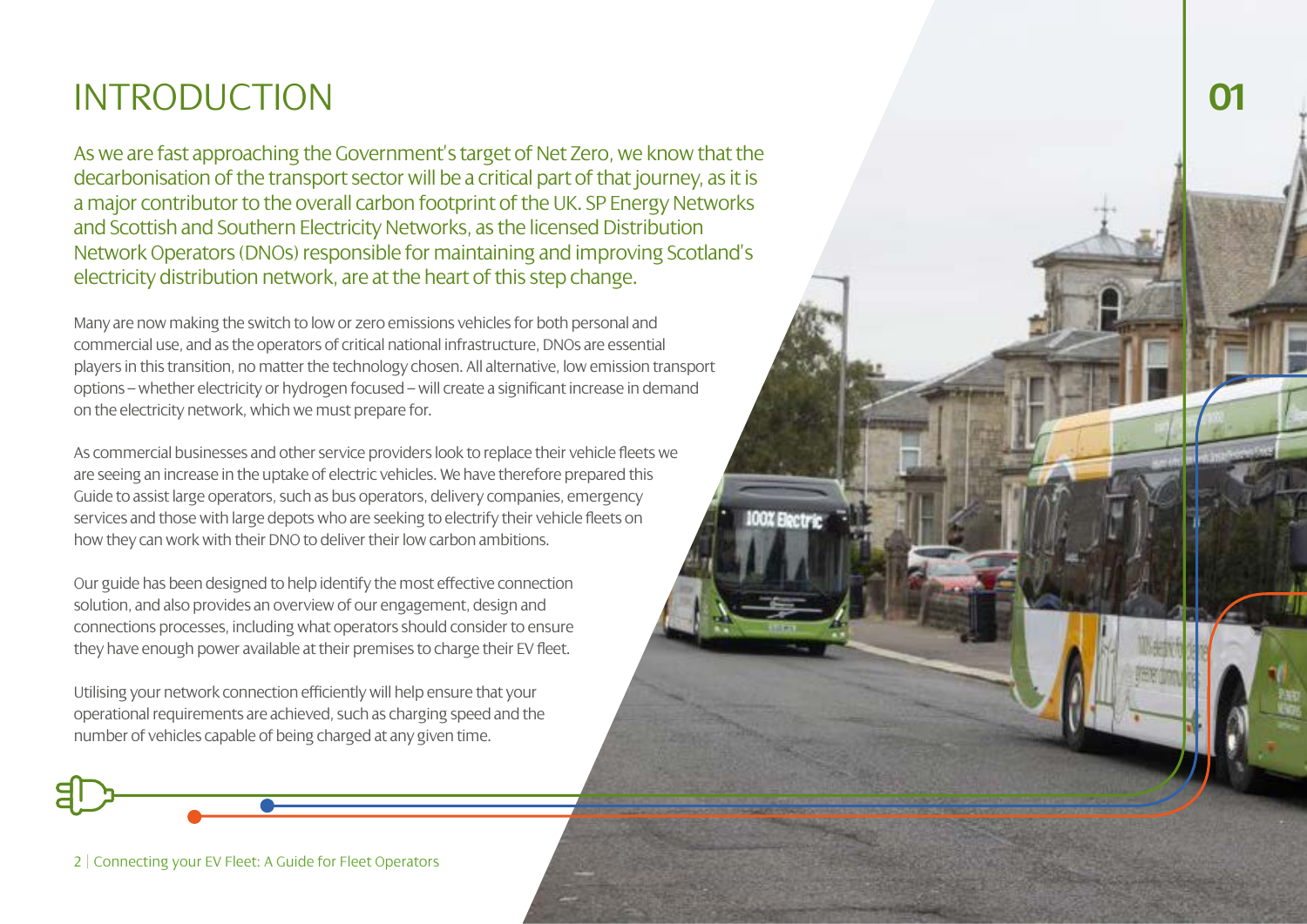# GETTING IN TOUCH **01**

It is always advisable to get in touch with your DNO as early in the process as possible to discuss your requirements prior to you submitting a connection application. Details of how to contact our Connections team are detailed below:





**AD** Website: **[spenergynetworks.co.uk/pages/new\\_connections.aspx](http://spenergynetworks.co.uk/pages/new_connections.aspx)**

e-mail: **[gettingconnected@scottishpower.com](mailto:gettingconnected%40scottishpower.com?subject=)**



Telephone: **0845 270 0785 (Central and Southern Scotland)**





Website: **[ssen.co.uk/connectionsinformation/contact/](http://ssen.co.uk/connectionsinformation/contact/)**



e-mail: **[connections@ssen.co.uk](mailto:connections%40ssen.co.uk?subject=)**



Telephone: **0800 048 3516 (Scotland)**



Account Managers: **[commercial.contracts@sse.com](mailto:commercial.contracts%40sse.com?subject=)**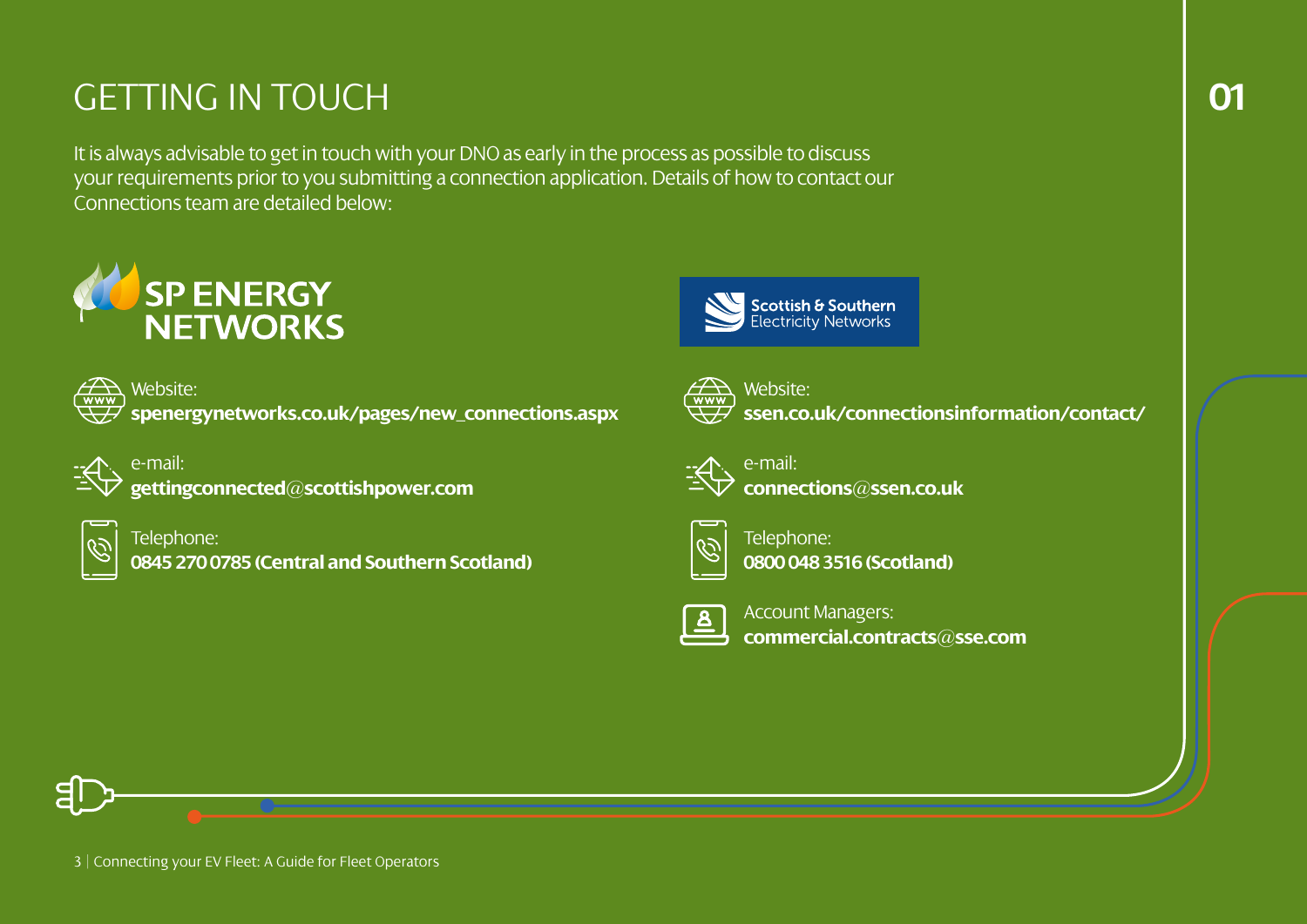## WHAT YOU CAN DO - ASSESSING YOUR SITE **02**

#### **Understanding Your Demand Profile**

Before deciding on whether you need to upgrade your existing electricity connection to accommodate the additional load requirements from electric vehicle charge points, you will need to establish how much electricity you are currently consuming on your site (i.e. your Maximum Demand) and at what times.

You should then check this against your Authorised Capacity for the site, as set out in your connection agreement (i.e. the capacity that you are authorised to use as part of your agreement with your DNO).

This will determine if you have available capacity to accommodate all, or part, of the additional load from your proposed EV charge points. While the provision of a single EV charger to support one or two vehicles may not be an issue, connecting multiple commercial vehicles will normally require an assessment of the electricity network. You should therefore contact your DNO to discuss whether an increase in your Authorised Capacity can be accommodated on the existing network or if the supporting electrical infrastructure needs upgrading to meet your requirements.

#### **Optimising your Network Connection**

SP ENERGY O

Assessing your overall site requirements, rather than just looking at EV charging, may identify easy wins that can reduce your power requirements significantly. Reduction in your overall demand by achieving energy efficiencies and the introduction of demand side management technologies could also minimise, or in certain cases avoid, the need for reinforcement of the electricity network.

As an example, improving the energy efficiency of your depot/office buildings by reducing the amount of power used in heating, lighting, and other processes can help deliver additional capacity. Modifying how much and when you consume power on your site is also important in freeing up capacity at certain times for EV charging. This is particularly relevant where overnight charging is a requirement.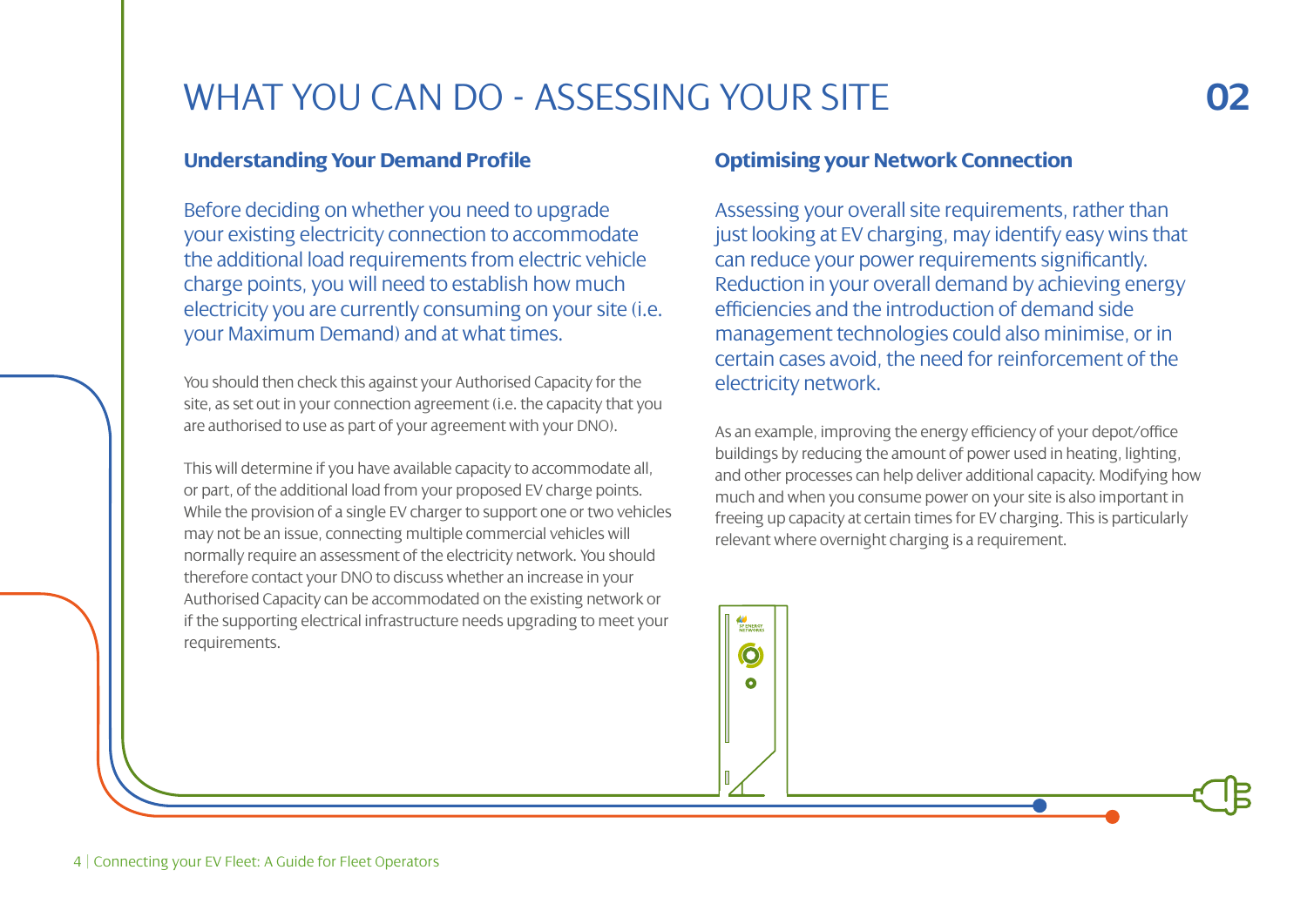# WHAT YOU CAN DO - ASSESSING YOUR SITE

#### **Calculating your Fleet Charging Requirements**

#### To calculate your EV charging requirements you will need to consider the following:

- The distance the individual vehicles needs to cover each day and over what timescale.
- When will your fleet need to be charged? (throughout the day, overnight, when vehicles return, etc.)
- Where will your fleet charge? (at home, en-route, at a destination or in depot)
- The number of vehicles that you will need to charge at any one time, both now and in the future.
- What duration does your fleet need to be charged? (e.g. 40) mins, 2-4 hours, throughout the day or overnight)
- The likely charging patterns (e.g. from 80% state of charge to 100% or do you expect your fleet to be recharging from almost 0% on every occasion?).

EV charger models have varying capabilities and power. If you want shorter charging times you will need higher powered chargers, which typically cost more and will increase your power requirements. A charge point installer should be able to assist you in identifying the appropriate EV charger specification, the number of charge points and power rating to meet your operational needs.

#### **Do you have Sufficient Capacity?**

Once you know how much demand you are using, when this is occurring and the spare capacity you have available, you can determine whether your maximum peak demand, including the EV charging requirements, is likely to be below your existing Authorised Capacity.

If your maximum demand is within your Authorised Capacity and total EV demand is less than 30% of your total site demand, then it may simply be a case of notifying your DNO of your plans, which you can ask your charge point installer to do on your behalf.

If your EV charging requirements take you above your Authorised Capacity or your total EV demand is more than 30% of your total site demand, then you will either need to take steps to reduce your maximum demand, as highlighted previously, or ask your DNO to provide more power to the site before your charge point installer undertakes the installation.

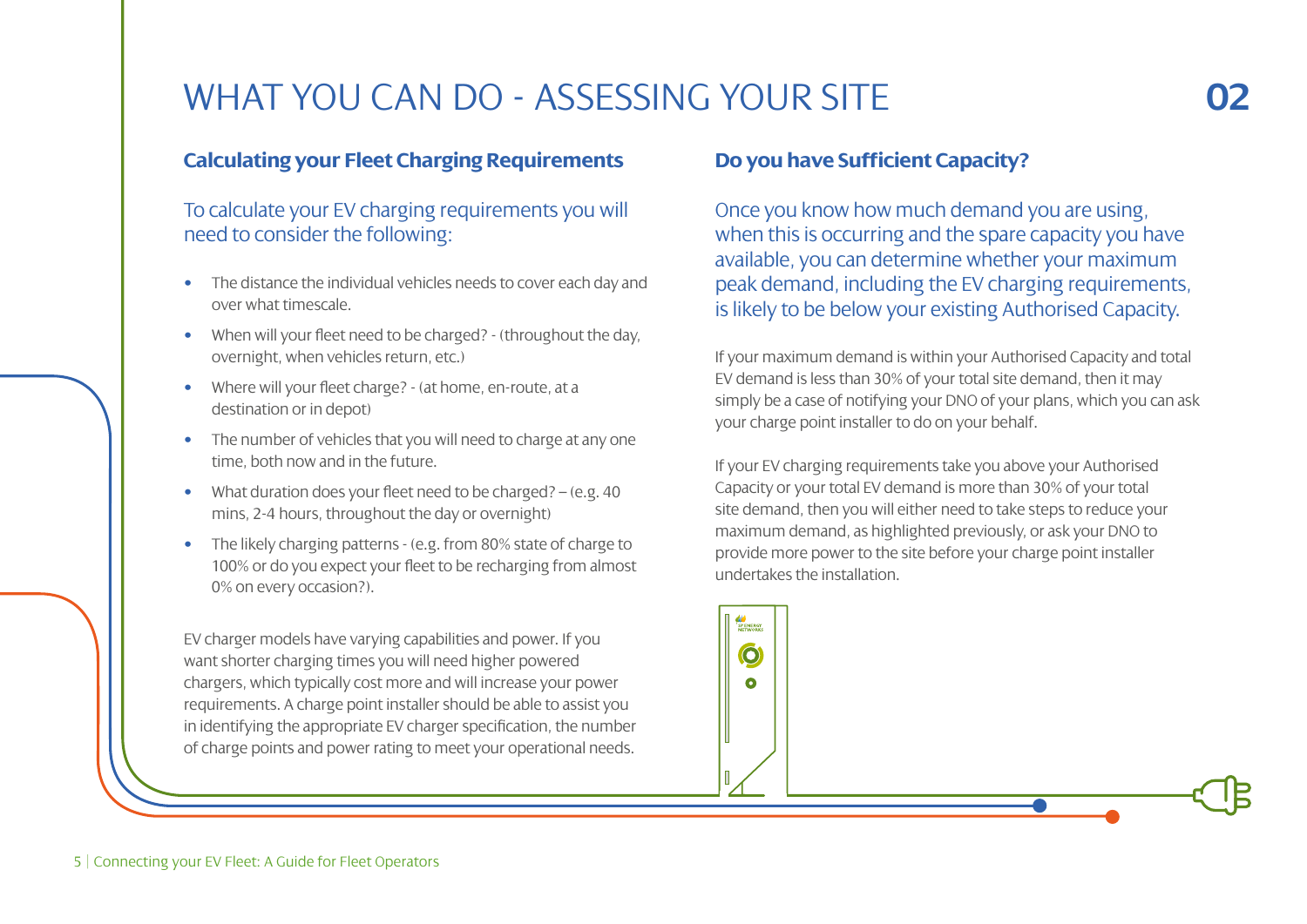# HOW WE CAN HELP

### **Pre-application Meetings and Surgeries**

It is always advisable to get in touch with your DNO as early in the process as possible to confirm your requirements prior to you submitting a connection application.

We offer support and advice through our dedicated teams who would be happy to arrange pre-application meetings or connection surgeries to discuss your EV fleet charging requirements and whether these are likely to have an impact on the local network.

The following information will be useful to have to hand when assessing your connection requirements with your DNO:

- Location of your operating centre
- Number and size of EV chargers required (fast (22kW), rapid (50kW) or ultra-rapid (100kW +))
- Location of charging infrastructure (on site, off site or en-route)
- Whether there is, or will be, generation or energy storage on site.
- Charging profiles (peak, off-peak or timed).

6 | Connecting your EV Fleet: A Guide for Fleet Operators

### **Applying for a New or Upgraded Connection**

Once you are ready to progress your plans you can either apply online or by e-mail for a new connection or a change to your existing connection.

Information we will need in support of your application includes:

- Name and address of applicant
- Address and plans of connection site (location and site plans)
- Location of supply point (meter) marked on site plan
- Total load requirements (kVA)

Ô  $\bullet$ 

- Any known or planned generation on site (energy storage, PV etc…)
- Letter of authority (if you are not the landowner)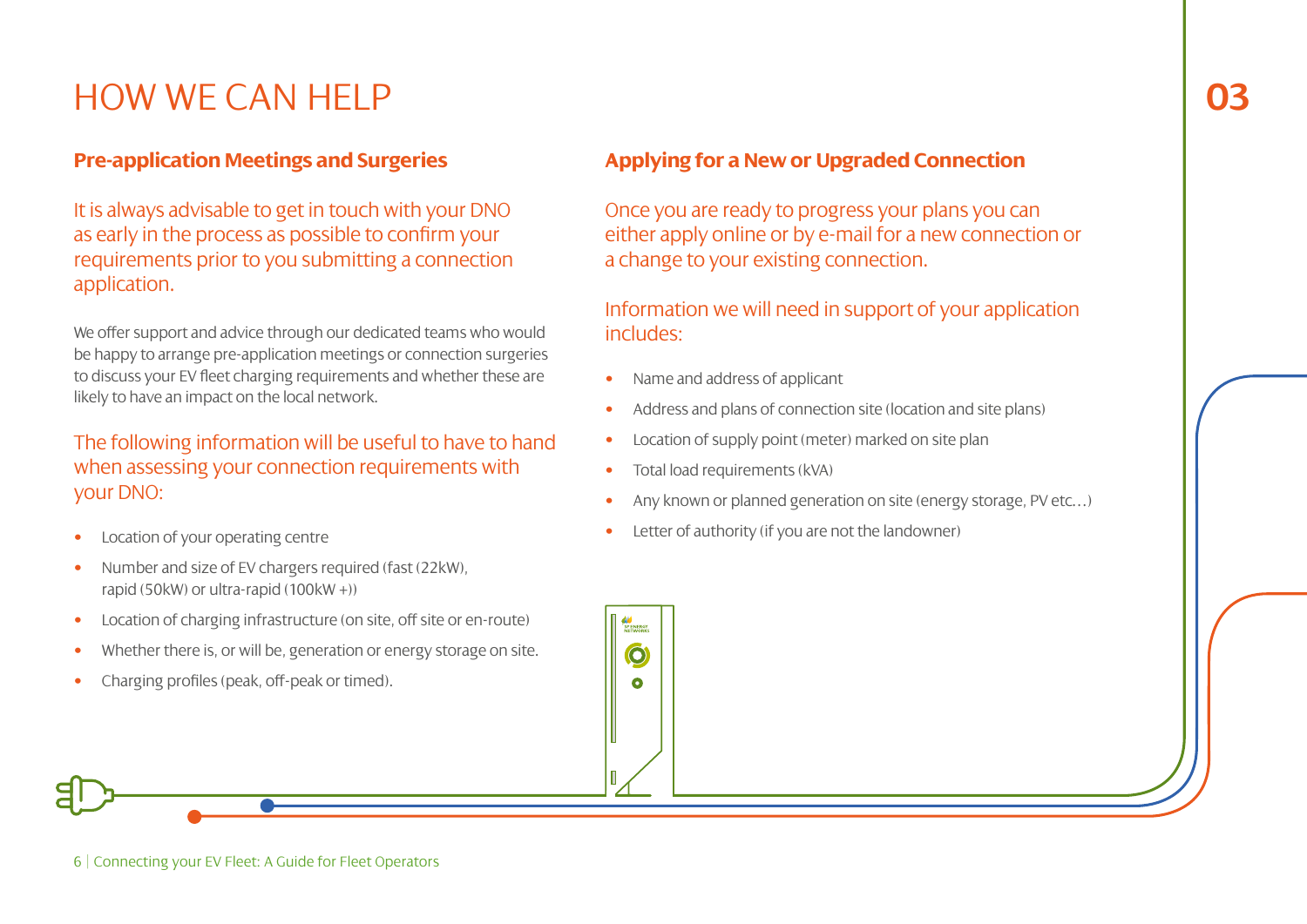### **03**

# HOW WE CAN HELP

#### **Designing your Connection**

#### Depending on the stage you are at in your fleet decarbonisation plans, we have three design options we can offer:

- **BUDGET ESTIMATE -** This is a basic study prepared free of charge and will provide you with an estimated cost on how much it would be to connect to the electricity network. This can take up to 20 working days to prepare but will not consider any reinforcement works or transmission network issues, so the estimated cost may vary significantly from the actual cost.
- **FEASIBILITY STUDY/OPTIONEERING -** This is a more in-depth study which will consider reinforcement and transmission issues and can also look at a range of capacities based on your current and future needs, whilst considering where the tipping point for reinforcement might be. A feasibility study is chargeable, however if you then choose to receive a Formal Offer within 12 months of receiving your study results, we will transfer any money spent on the study to the Formal Offer.

SP ENERGY

O

 $\bullet$ 

• **FORMAL OFFER -** This will include a full network study and will provide you with an offer to connect and a connection date. We will require a full application and, depending on the connecting voltage, it can take up to 59 working days to prepare a formal quotation. For most applications at LV and HV this will be between 15 and 35 working days. Formal offers are valid for 90 days, which can be extended for a further 90 days subject to certain criteria being met. Formal offers attract a nominal charge to cover the connection offer expenses.

#### **You have a Choice**

Just because we own the network, doesn't mean you have to accept a quotation from us. There are other companies out there who can carry out many aspects of the work.

These are known as Independent Connection Providers (ICPs) or Independent Distribution Network Operators (IDNOs).

An ICP is an accredited company that can build electricity networks to agreed standards. To get a list of accredited companies, visit the Lloyds Register at **[www.lr.org/en/](http://www.lr.org/en/ utilities/national-electricity-registration-scheme-ners/search/) [utilities/national-electricity-registration-scheme-ners/](http://www.lr.org/en/ utilities/national-electricity-registration-scheme-ners/search/) [search/](http://www.lr.org/en/ utilities/national-electricity-registration-scheme-ners/search/)**

An IDNO is also an accredited company that can build electricity networks but unlike an ICP it owns, maintains and operates the network once it is complete. To find out more about IDNOs, visit Ofgem at **[www.ofgem.gov.uk/](http://www.ofgem.gov.uk/ publications/list-all-electricity-licensees-including-suppliers) [publications/list-all-electricity-licensees-including](http://www.ofgem.gov.uk/ publications/list-all-electricity-licensees-including-suppliers)[suppliers](http://www.ofgem.gov.uk/ publications/list-all-electricity-licensees-including-suppliers)**

It is a good idea to compare prices and service levels to decide what is right for your connection project.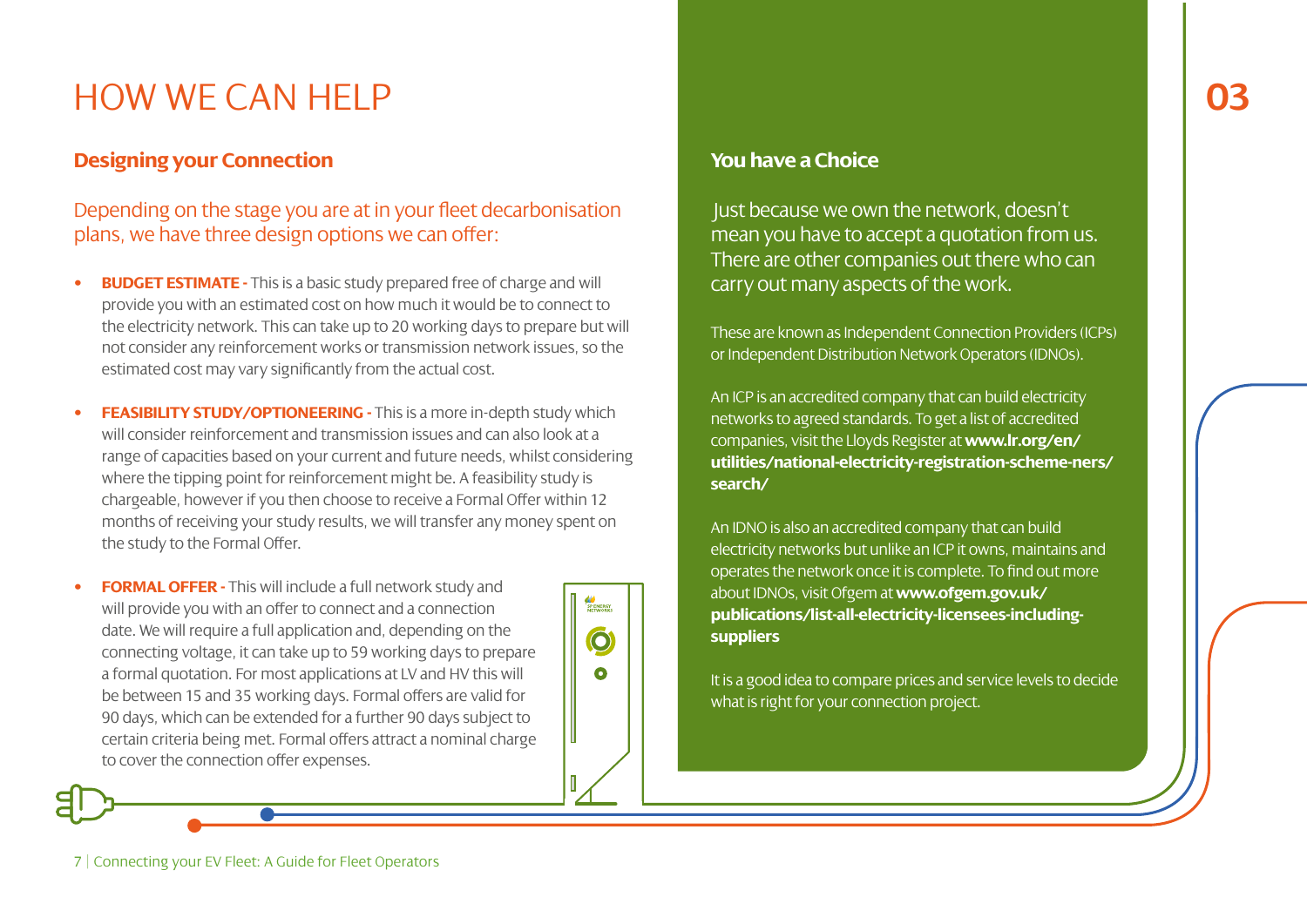# HOW WE CAN HELP **03**

### **Delivering your Connection**

### As mentioned, you have the choice of asking your DNO to undertake all the connection works or engaging an ICP or IDNO to carry out all or part of the connection works, provided they are accredited to do so.

If you decide to accept our offer, one of our Project Managers will be in touch with you, or your chosen ICP, to discuss your connection timescales. It should be noted that due to long lead times for certain assets, large connections can take between 12 and 24 months to deliver. In addition, if any part of the connection passes through third party land, we will need to arrange wayleaves with the landowner to allow us access to install your connection and for future maintenance. If these consents are not forthcoming, we may need to redesign your connection.

If you have engaged an ICP or IDNO to carry out part of the connection works, they will arrange any necessary wayleaves on your behalf. If we are to adopt any part of your works, we will also need wayleaves for the cable routes and missives for the purchase of any substation site(s), where applicable.

100%

292 Lothian

**Execution** 

100%

291 Lothian

**ELothian** 

Once we have scheduled your connection, we will contact you two days before the agreed date to confirm the works to be carried out. We will also provide you with a handy customer works guide which contains a checklist on how to get your site ready for our connection works.

8 | Connecting your EV Fleet: A Guide for Fleet Operators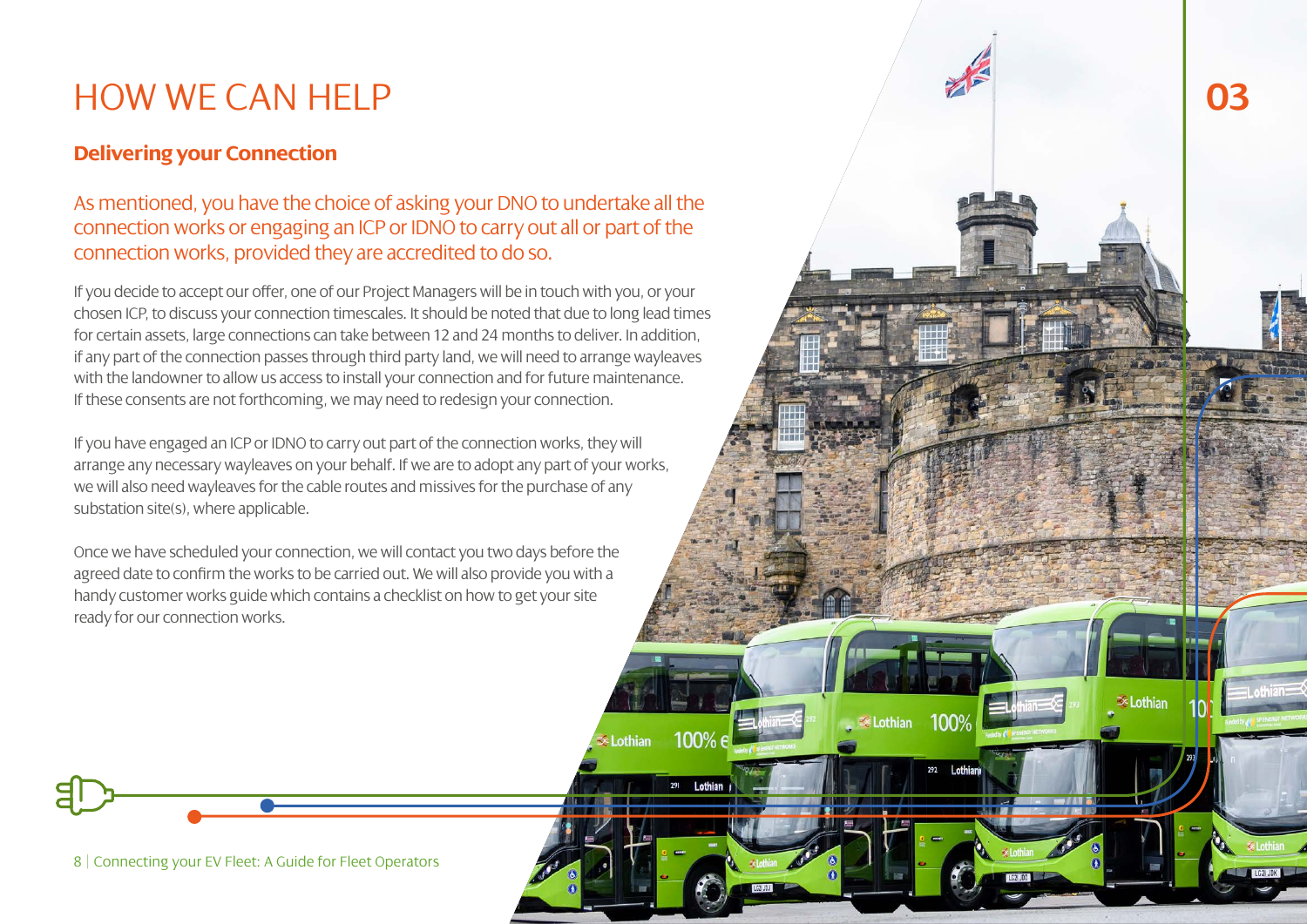## OPTIONS TO CONSIDER **04**

### **Load Management**

Load management systems offer a solution for multiple charge points to be operated without exceeding the maximum power capacity of a site.

Load management can be achieved through dynamic power management to charge points, reducing the speed of charge as necessary to moderate total electrical demand, striking a balance between the number and the speed of charge points.

This can allow you to install a larger number of charge points that will simply charge at a slower rate if they are all in use at the same time. The advantage of this approach is that you may not have to spend as much upgrading your grid connection yet can still install several chargers. You will need specific control systems for this, so we'd encourage you to speak to your charge point provider about this option.

### **Smart Charging**

### Smart charging refers to different intelligent functionalities that help you recharge your vehicles in an efficient and flexible way in response to an external signal.

Smart charging includes load management but goes beyond that, allowing you to manage your EV charging in a more sophisticated manner. For instance, smart chargers enable you to automatically charge when power is cheapest, or to operate your individual charge points at different rates depending on when you need each vehicle.

As with load management, coordinating your charging can enable you to install several chargers whilst not increasing your required capacity or by simply utilising the capacity you are not using at a particular time.

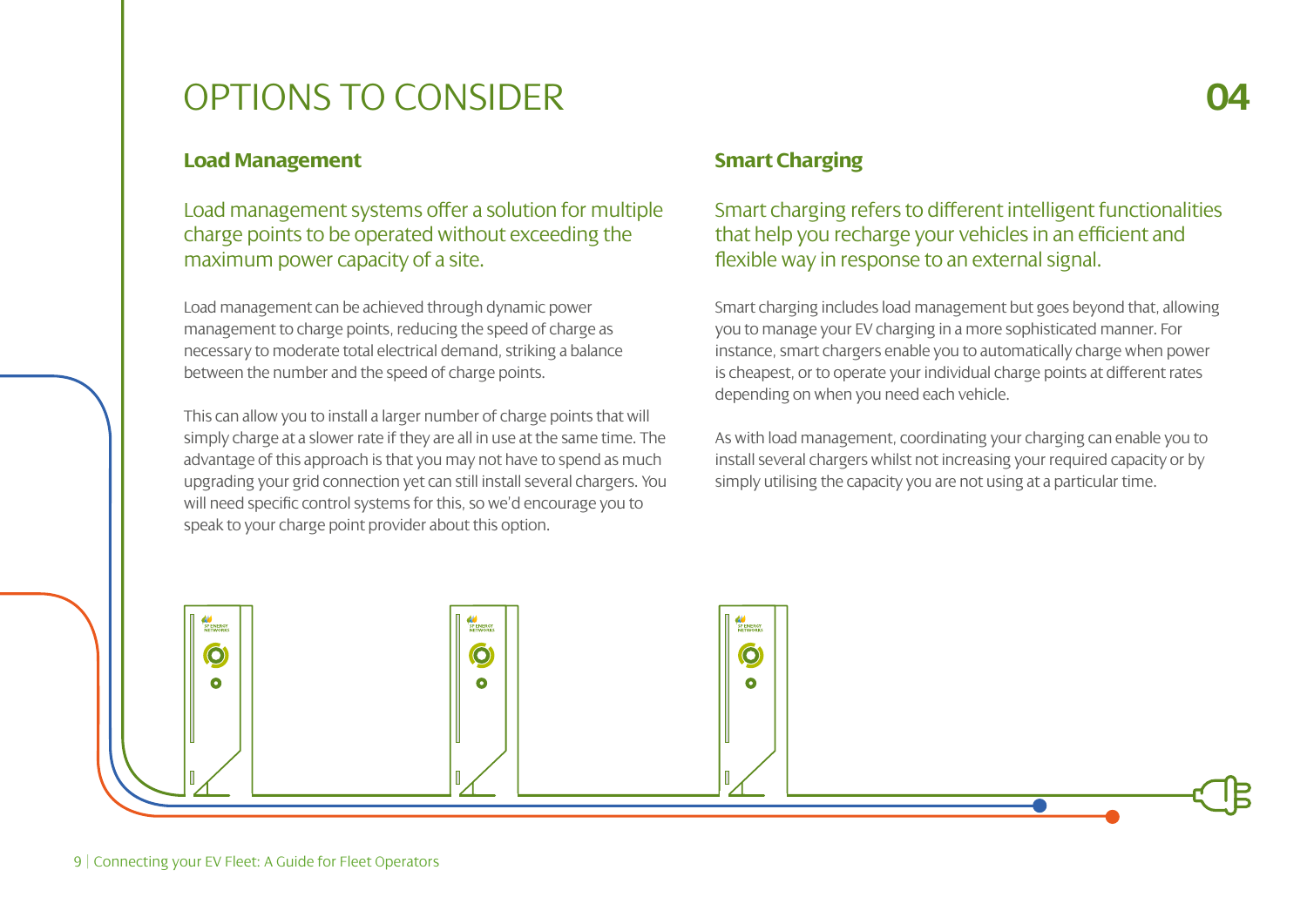### OPTIONS TO CONSIDER **04**

#### **On-site Generation and Energy Storage**

On-site generation and energy storage – combined with smart charging – can also enable you to reduce the size of your grid connection by levelling out your power demand.

This means in addition to your charge points, you would also install a stationary battery that would charge up gradually over the course of the day, or whenever you're not using a large volume of energy. You can then use that stored electricity to help charge your EV fleet and reduce, or even remove, the power needed from the grid.

If you also have solar PV installed, your solar panels will generate electricity during the day to charge up your batteries. Where that energy is not needed, you can store it for use later or sell it to your supplier and be rewarded for helping to maintain security of the network.

#### **Timed Profile Connections**

A timed profile connection agreement with your DNO allows you to vary the amount of power that you can use based on the time of the day, subject to a pre-agreed schedule.

If, for instance, your maximum power requirements are out with peak times due to you charging your EVs overnight, this can be an effective solution as it allows you to agree different load capacities based on your usage patterns.

As an example, you may wish to use up to 2.5MW of power overnight and then reduce this to 0.5MW during the daytime to meet your operational needs. This approach avoids having to upgrade the electricity network to provide the 2.5MW of capacity 24 hours a day – the cost of which could be substantial and may take some time to implement.

#### **Using a Different Part of the Electricity Network**

Where you have a large site and have some flexibility over where to install charge points it is worth exploring whether you have access to another part of the network.

We will be able to help you assess any such option, which may result in a lower connection cost if it means an alternative substation faces less of a constraint.

SPENERGY  $\ddot{\mathbf{O}}$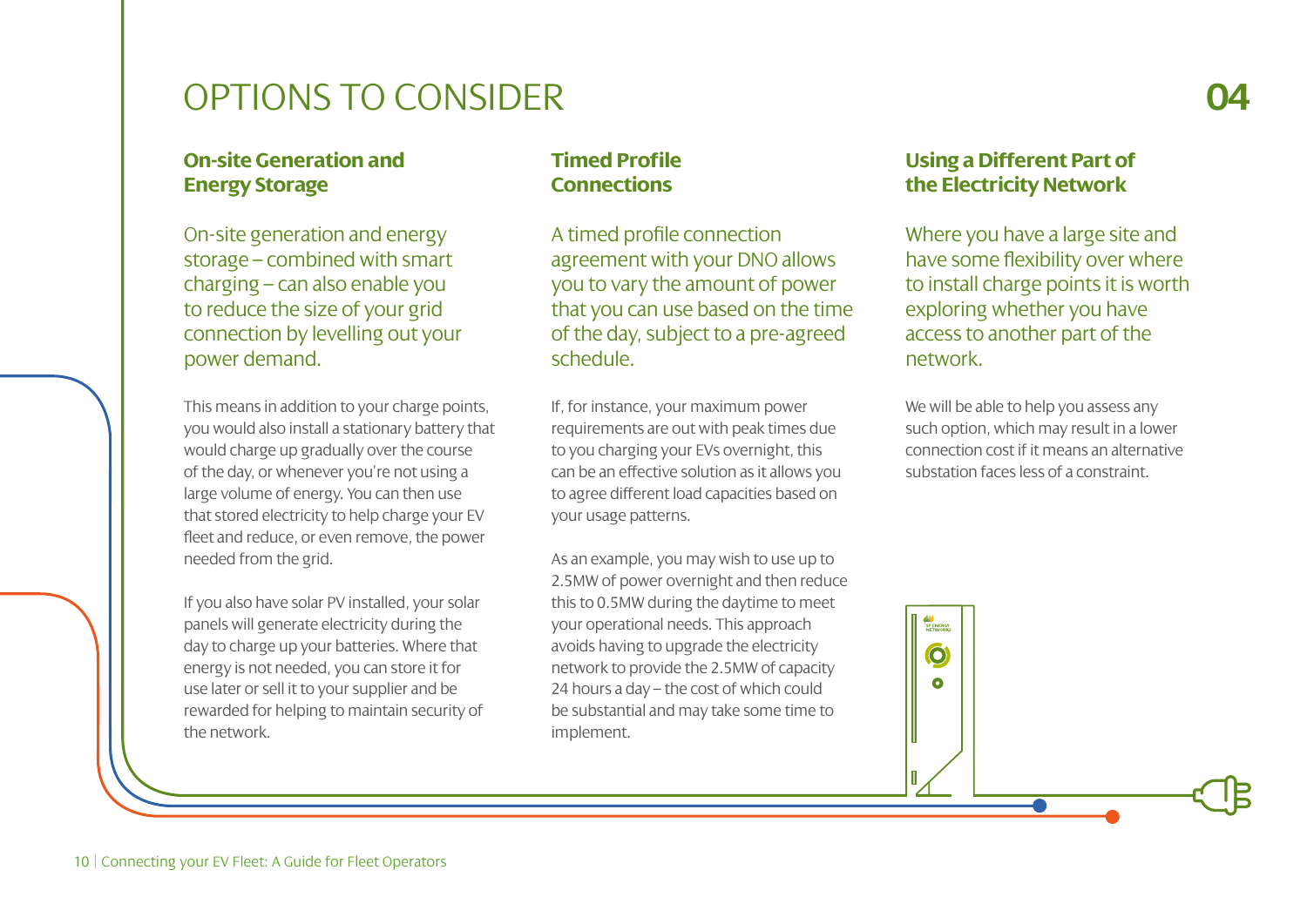# CASE STUDY **05**

### **Example 1 - Small Connection**

The following example demonstrates the work required to facilitate a small EV operating centre in a standard location, including the costs associated, the build time and an example cable route.

To enable a required load of 500kVA demanded by 10 chargers of 50kW capacity each, a dedicated HV substation would be built and connected to the DNOs 11kV network. LV customer cabling would then be laid and would energise the chargers in the layout as shown. There would be no constraints applied in this example and the chargers could utilise their agreed maximum capacity of 500kVA at any time of the day.

#### **The estimated cost for this work is £70,000 - £100,000.**

The estimated time to complete this work from project inception is **three to six months.**

It is assumed in this example that there is sufficient headroom on the 11kV network to facilitate this connection. The customer should first ascertain through engagement with the DNO if indeed there is sufficient headroom preventing the costs outlined above from potentially increasing further.

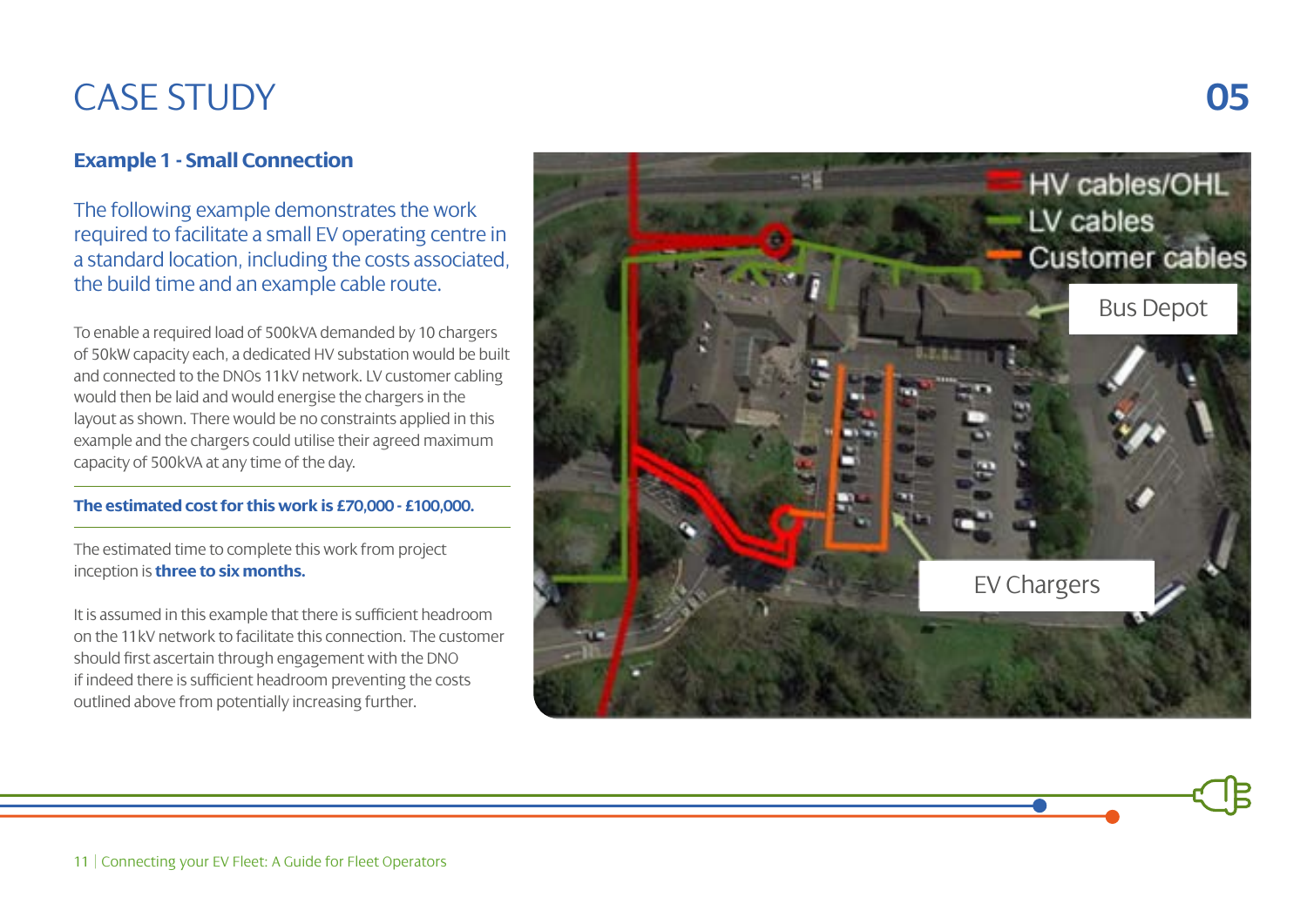# CASE STUDY **05**

### **Example 2 - Large non-firm/flexible connection**

### A method of reducing the costs for the customer is to pursue a non-firm/flexible connection. An example of this is outlined on the right.

To enable the required 2.5MVA flexible load, three dedicated HV/LV substations would need be built and connected to the DNO 11kV network as shown. The agreement between the fleet operator and DNO would be for 0.5MVA at any time and 2.5MVA during the off-peak hours of 23:00-06:00. Each of the 50 vehicles would still be connected to a charger after returning to base however could only all begin charging simultaneously between 23:00-06:00. Outside of these hours only ten of the chargers could be utilised or any combination of charging that totals a maximum of 0.5MVA.

#### **The estimated cost for this work is £200,000- £500,000**

The estimated time to complete this work from project inception is **three to seven months**.

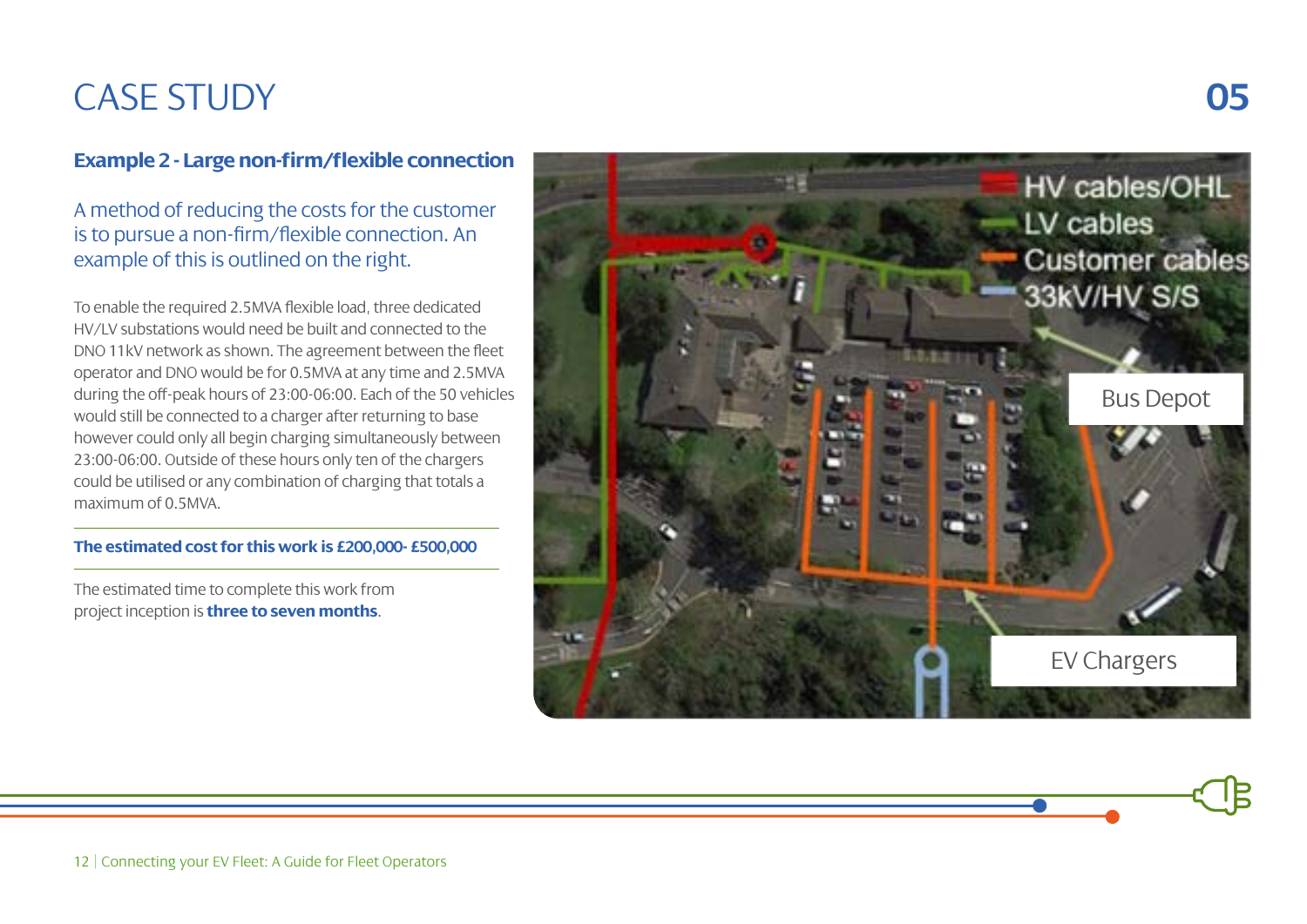# CASE STUDY **05**

### **Example 3 - Large connection**

The following example demonstrates the work required to facilitate a large EV fleet depot in a standard location, including the costs associated, the build time and an example cable route.

To enable the required load of 5MVA demanded by the 100 x 50KW or 50 chargers of 100kW capacity each, it is likely that a dedicated 33kV/ HV substation would need be built and connected to the DNOs' 33kV network. The size of the required capacity means an 11kV connection may no longer be appropriate and a feed to the primary substation at 33kV is required. LV customer cabling would then be laid and would energise the EV chargers in the layout as shown. There would be no constraints applied in this example and the chargers could utilise their agreed maximum capacity of 5MVA at any time of the day.

#### **The estimated cost for this work is £3,000,000 - £5,000,000.**

The estimated time to complete this work from project inception is **18-24 months**.

It is assumed in this example that there is sufficient headroom on the primary network to facilitate this connection. The customer should first ascertain, through engagement with the DNO, if indeed there is sufficient headroom preventing the costs outlined above from potentially increasing further. The cost may vary further if the EV depot is in a more problematic area – for example, a remote rural location or embedded in a densely populated city centre where reinforcement work is more cumbersome and costlier.

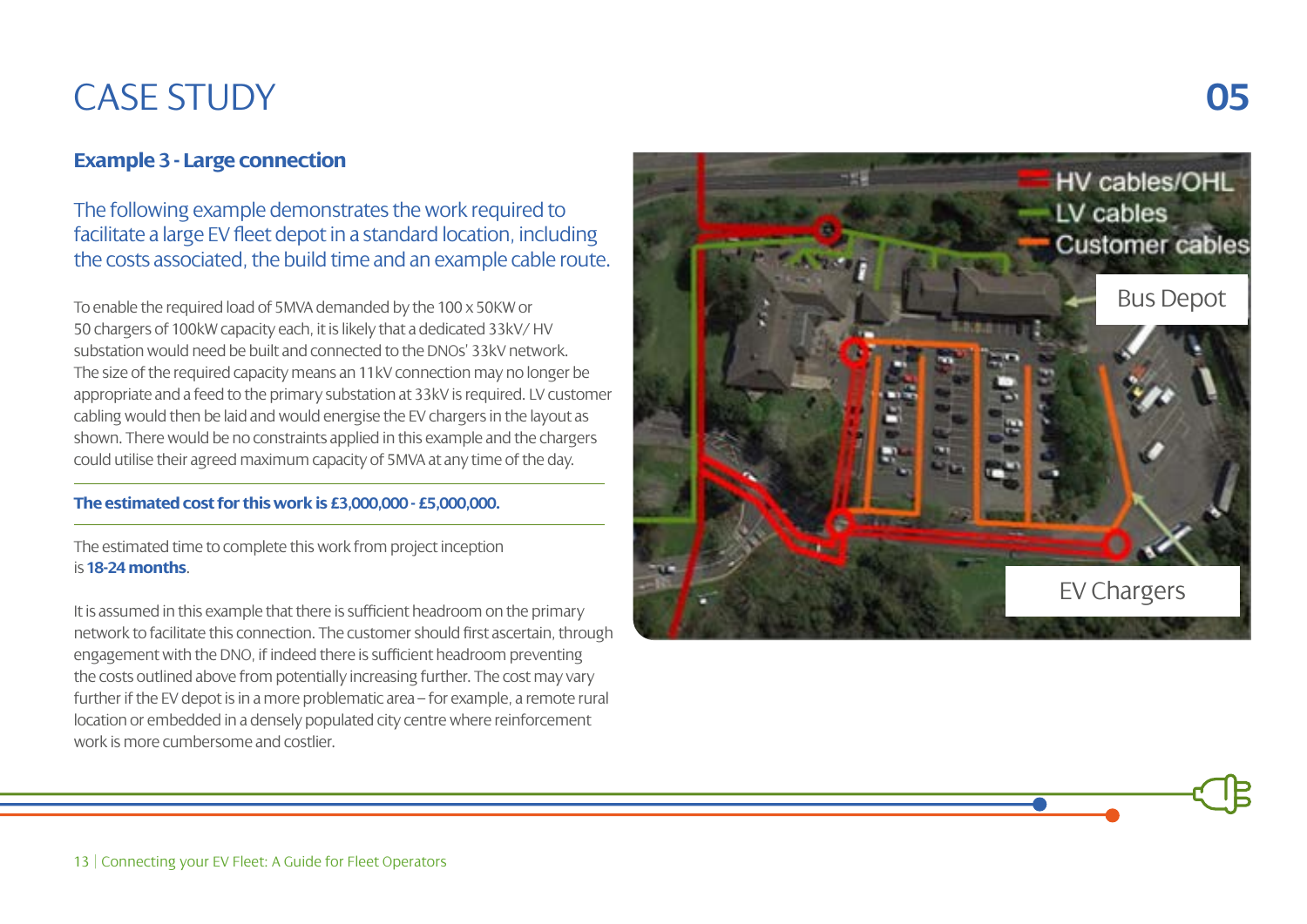# GLOSSARY OF TERMS

| <b>Term</b>                                             | <b>Definition</b>                                                                                                                                                                                                                                                                                    | <b>Term</b>       | <b>Definition</b>                                                                                                                                                                                                                                                                                                                                                                                                                                                                                                |
|---------------------------------------------------------|------------------------------------------------------------------------------------------------------------------------------------------------------------------------------------------------------------------------------------------------------------------------------------------------------|-------------------|------------------------------------------------------------------------------------------------------------------------------------------------------------------------------------------------------------------------------------------------------------------------------------------------------------------------------------------------------------------------------------------------------------------------------------------------------------------------------------------------------------------|
| <b>Authorised</b><br><b>Capacity</b>                    | Authorised Capacity is the capacity that the customer is authorised to<br>use as part of their agreement with the DNO for the connection<br>provided to their premises.                                                                                                                              | <b>ICP</b>        | An ICP or Independent Connection Provider is an accredited company that<br>can build electricity networks to agreed standards and quality required for<br>them to be owned by either by a Distribution Network Operator (DNO) or an<br>Independent Distribution Network Operator (IDNO). For an ICP to carry out<br>some of the connection works they must be registered with National<br>Electricity Registration Scheme (NERS) that is administered by Lloyds'<br>Register.                                    |
| <b>Connection</b><br><b>Agreement</b>                   | A Connection Agreement is an agreement between a customer and<br>the DNO setting out the terms and conditions upon which the<br>customer is connected to the Distribution System, specifying for<br>instance the capacity being connected.                                                           |                   |                                                                                                                                                                                                                                                                                                                                                                                                                                                                                                                  |
| <b>Demand-Side</b><br><b>Management</b>                 | The term Demand Side Management refers to a group of actions designed<br>to manage and optimise a site's energy consumption and to cut costs, from<br>grid charges to general system charges.                                                                                                        | <b>IDNO</b>       | An IDNO or Independent Distribution Network Operator is a company<br>licensed by Ofgem, to own and operate electricity networks. An IDNO<br>network will be connected to the local power network, however, the IDNO<br>will be responsible for managing and operating their local network, including<br>all future maintenance and fault repairs.                                                                                                                                                                |
| <b>Distribution</b><br><b>Network</b>                   | Electricity distribution networks carry electricity from the high voltage<br>transmission grid to industrial, commercial and domestic users. In<br>Scotland this is the 33kV network and below.                                                                                                      | kV                | kV stands for kilo volt or 1.000 volts. The transmission network in Scotland<br>operates at 400kV, 275kV and 132kV. The distribution network operates<br>at 33kV and 11kV before transforming the voltage down to 400/230V to<br>supply our homes and businesses.                                                                                                                                                                                                                                                |
| <b>Distribution</b><br><b>Network Operator</b><br>(DNO) | A Distribution Network Operator is a company licensed to distribute<br>electricity in the UK. It owns and maintains the underground cables,<br>overhead lines and substations that bring electricity downstream from<br>the national transmission grid, to homes and businesses.                     |                   |                                                                                                                                                                                                                                                                                                                                                                                                                                                                                                                  |
|                                                         |                                                                                                                                                                                                                                                                                                      | <b>kVA</b>        | A kVA is also a measure of Power, A kVA is a kilovolt-ampere, which is 1,000<br>volt-amperes.                                                                                                                                                                                                                                                                                                                                                                                                                    |
| <b>Electricity Supply</b><br><b>Constraint</b>          | A supply constraint is when the network capacity is near its upper limit,<br>meaning that it can't accommodate much additional demand (e.g.<br>installing lots of EV charge points) without having to make upgrades.                                                                                 | kW and kWh        | kW stands for kilowatt. A kilowatt is 1.000 watts, which is a measure of<br>power. Watts are used to define the amount of power that runs through a<br>given power supply. A kilowatt is not to be confused with a kilowatt hour<br>(kWh) which is a measure of energy, rather than power. A kWh indicates how<br>much energy is consumed in a given period. EV chargers are rated based on<br>kilowatts (see power rating). For instance, a 50kW charge point will take one<br>hour to deliver 50kWh of energy. |
| <b>Electricity System</b><br><b>Operator</b>            | The responsibility for the day-to-day security of the electricity system<br>and the real-time balancing of electricity generation with the demand<br>required by industry, businesses and domestic customers rests with the<br>Electricity System Operator (ESO). National Grid ESO carries out this |                   |                                                                                                                                                                                                                                                                                                                                                                                                                                                                                                                  |
|                                                         | role across the whole of GB, including Scotland.                                                                                                                                                                                                                                                     | <b>MW and MWh</b> | MW stands for megawatt or 1,000kW. MWh or megawatt hour is the energy<br>consumed over time.                                                                                                                                                                                                                                                                                                                                                                                                                     |
| <b>Fast charger</b>                                     | Fast chargers are typically rated at either 7kW or 22kW. Charging<br>speeds will vary with the vehicle but as a rough rule of thumb, a 7kW<br>charger will recharge a compatible EV with a 40kWh battery from<br>empty in four to six hours, and a 22kW charger in one to two hours.                 |                   |                                                                                                                                                                                                                                                                                                                                                                                                                                                                                                                  |

 $\overline{\bullet}$